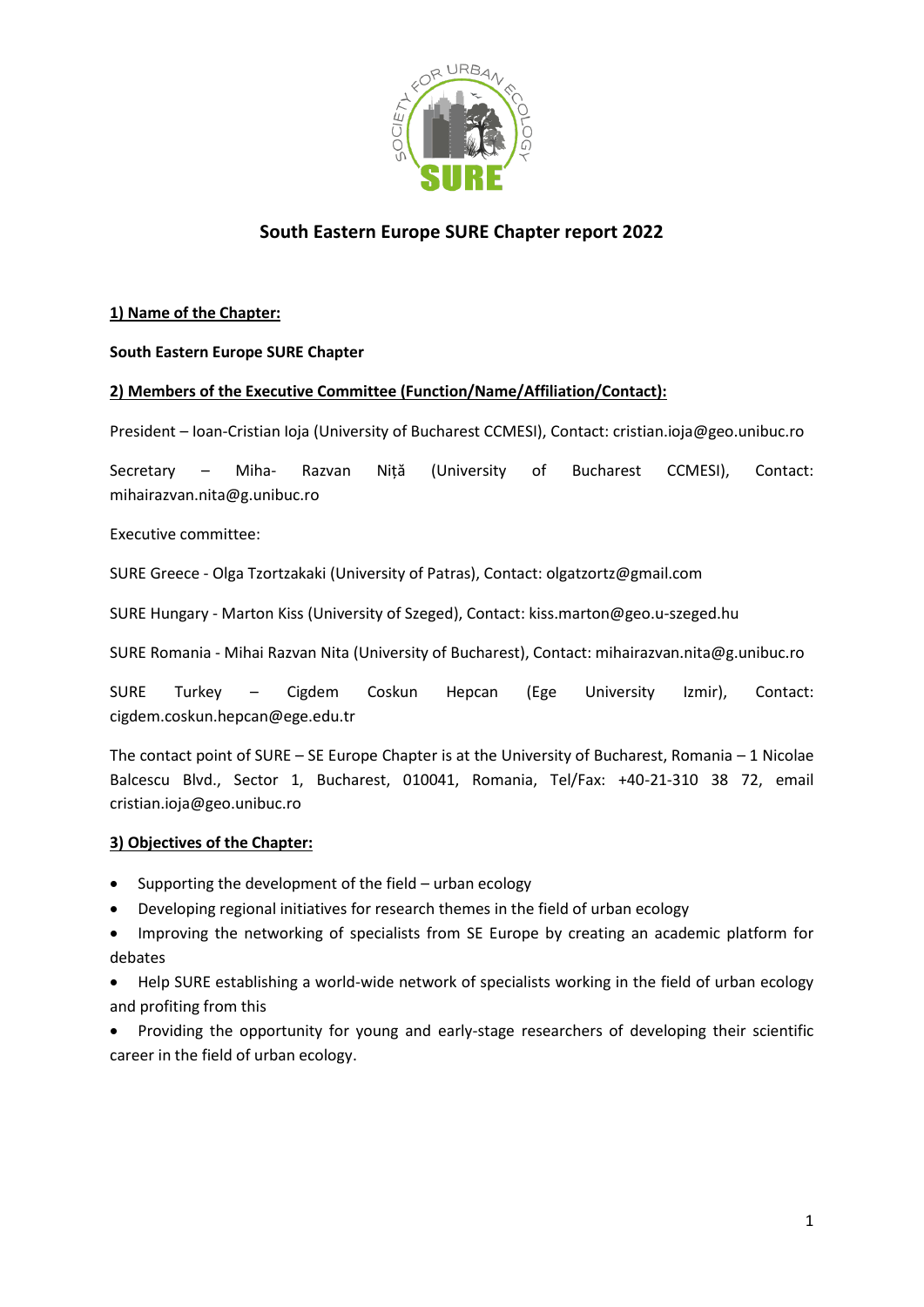

**4) Main activities within the last 12 months (e.g., international congress/symposium/workshop, summer schools, training sessions, research and teaching exchange support for SURE members (i.e., student fellowships, invited professors/researchers), common papers, common activities at international conferences, support for practical activities for students (e.g., support of SURE internships), other activities):**

## **Organization of scientific events**

• National Symposium of Geography Students – University of Bucharest, March 25-27, 2022. During the event attended by 125 bachelor and master students in Geography, The Society for Urban Ecology special award was given to Naroș Ilie, Ovedenie Alexandru, Pătru Ștefania Georgiana, Radu Marian, Tufeanu Daria-Elena, Viciu Alex Daniel [*see* [https://snsgeo.weebly.com/\]](https://snsgeo.weebly.com/)

• Online Summer School – Practical Methods for Environmental Impact Assessment – 19-25 July, 2021. The summer school was attended by bachelor and master students in the fields of Geography and Environmental Sciences, with a focus on designing and conducting research for urban environmental impact assessment.

## **Supporting Internships**

- Internship Martina Marei da Vitti (University of Bucharest July September 2021).
- Internship for Kymia Alikabari and Nagmeh Ravaei (University of Bucharest)

## **Project proposal**

• Project proposal of Ege University from Izmir, with SURE partner.

## **Participation to other SURE events**

- SURE symposium organized in Poznan (SURE Congress), Iran (2021, October and 2022, February)
- EC meetings of the SURE (2021-2022)

## **Common paper with SURE members**

- 1. Hossu C.A., Iojă I.C., Mitincu C.G., Artmann M., Hersperger A.M. (2021) Assessing planning implementation using the conformance and performance approach: The case of Romania's local environmental action plans, Journal of Environmental Management 299, 113680
- 2. Mitincu C.G., Ioja I.C., Hossu C.A., Artmann M., Nita A., Nita M.R. (2021) Licensing sustainability related aspects in Strategic Environmental Assessment. Evidence from Romania's urban areas. Land Use Policy 108, 105572.
- 3. Ioja I.C., Badiu D.L., Haase D., Hossu C.A., Nita M.R. (2021) How about water? Urban blue infrastructure management in Romania, Cities 110, 103084